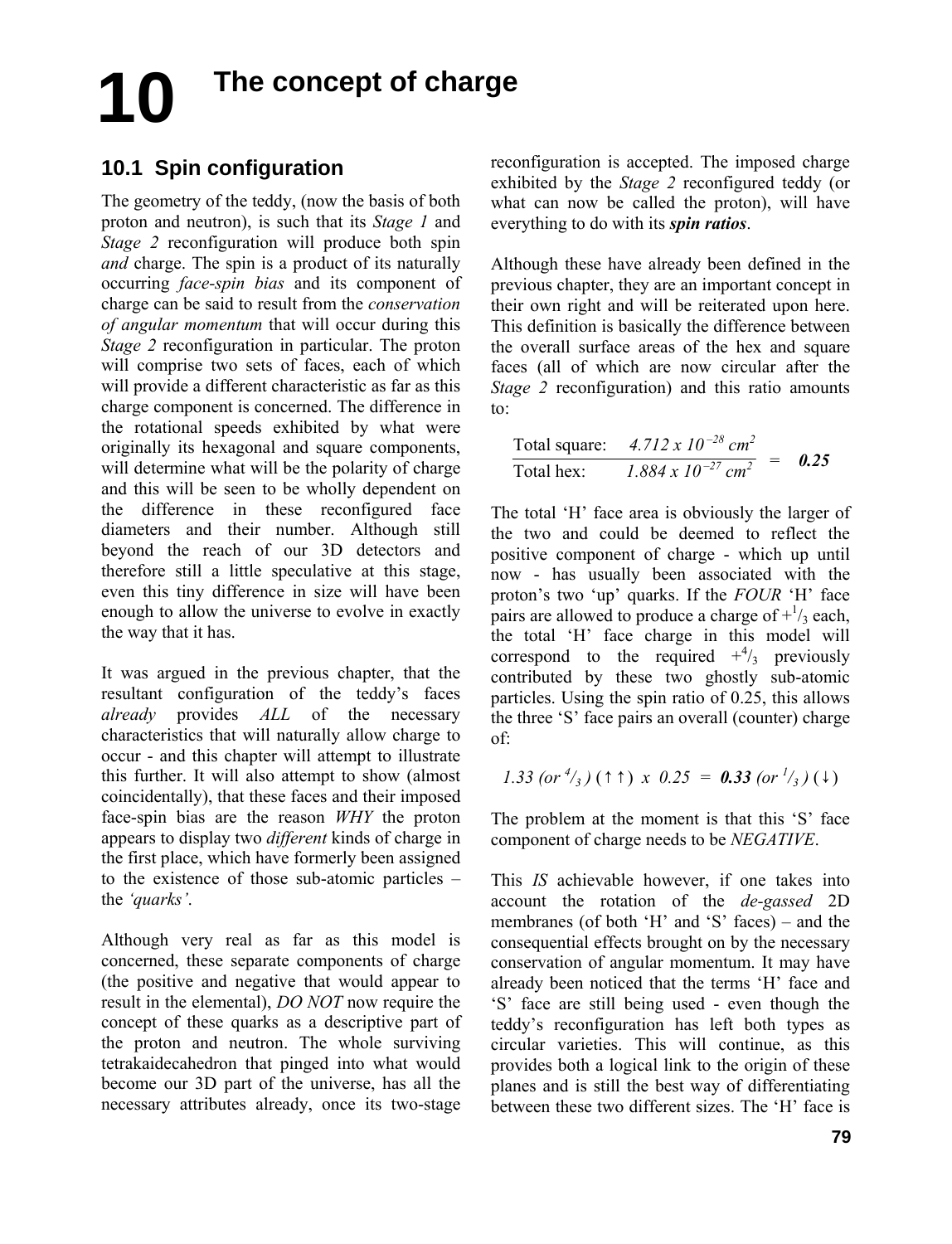the larger and more numerous, with four pairs or a total of eight.

#### **10.2 Membrane rotation and spin**

Returning to the problem of this negativity, the key to *how* this can be achieved lies firmly with these 2D membranes that de-gas from the boundary chord material that forms the circumference of each of the teddy's faces. The proton becomes such *not* just because of charge, but also because of the apparent threedimensional mass loss used by these membranes again, during *Stage 2* reconfiguration. It is these membranes that also provide the solution to the problem of *spin-conflict* caused by the inherent face-spin bias - carried over from the initial bigsnap that separated whole surviving teddies and independent boundary chords out from the 8D lattice.



*Figure 10.2.01 The reconfiguration of the teddy occurs because of a spin conflict within the imposed face-spin bias components of its individual faces. This will later be solved as the spin is transferred to its 2D membranes.* 

The neutron (or a *pre-Stage 2* teddy), has this *spin-conflict* within its structure and this comes about as its face-spin bias is transferred and therefore imposed upon each of the (six) 'S' faces by their four neighbouring (and now rotating) 'H' face *boundary chord values* that now surround them. It is this conflict, which helps bring about the *Stage 2* reconfiguration in the first place (see *Figure 10.2.01* above) and as the *de-gassing* of the teddy's 2D membranes occur, this face-spin bias is again transferred, causing these membranes to rotate *INSTEAD* of the induced spin (or potential) trapped within the boundary chords. The 'H' face membranes will retain the spin direction originally exhibited by the 'H' face chords; while the 'S' face membranes will actually be seen to have a choice. As it is the membranes that have now inherited the face-spin bias and *NOT* the adjoining chords, their rotation is now isolated from that of all other adjacent membranes. The spin conflict will disappear and each of the six 'S' faces can be allowed to rotate either clockwise or counter-clockwise – resulting in a fifty-fifty chance as to just which rotational direction this actually becomes.

Due to the configuration (and of course, reconfiguration) of the teddy in the first place; (where the rotation of its boundary chords because of face-spin bias ends up almost 'coglike' in character); the 'H' faces will tend to rotate as pairs anyway (see *Figure 9.3.02* on page 77, Chapter Nine) and in order to conserve equilibrium, the 'S' faces will tend to follow suit. This means that whatever the choice of rotation in one particular 'S' face membrane, the other member of the pair will result in being of the opposite (or what will be referred to as *complimentary*) rotational direction.

As already hinted at above, the original face-spin bias carried over from the big-snap can be thought of as being more akin to a potential – as it would be the tendency for the boundary chords to rotate about the axis *normal* to any particular face. There would quite naturally be a relationship between the surface area of these membranes and therefore, the circumference of the face itself. As each component of face-spin bias is transferred to its corresponding 2D membrane, this potential will translate into rotational energy and it would thus be possible to assign this *rotational component* a definitive value.

The easiest way of illustrating this phenomenon in the first instance, may perhaps best be achieved by looking at what is basically the 2D membrane's *moment of inertia (I)*. The apparent 3D mass equivalence of the 'H' face membrane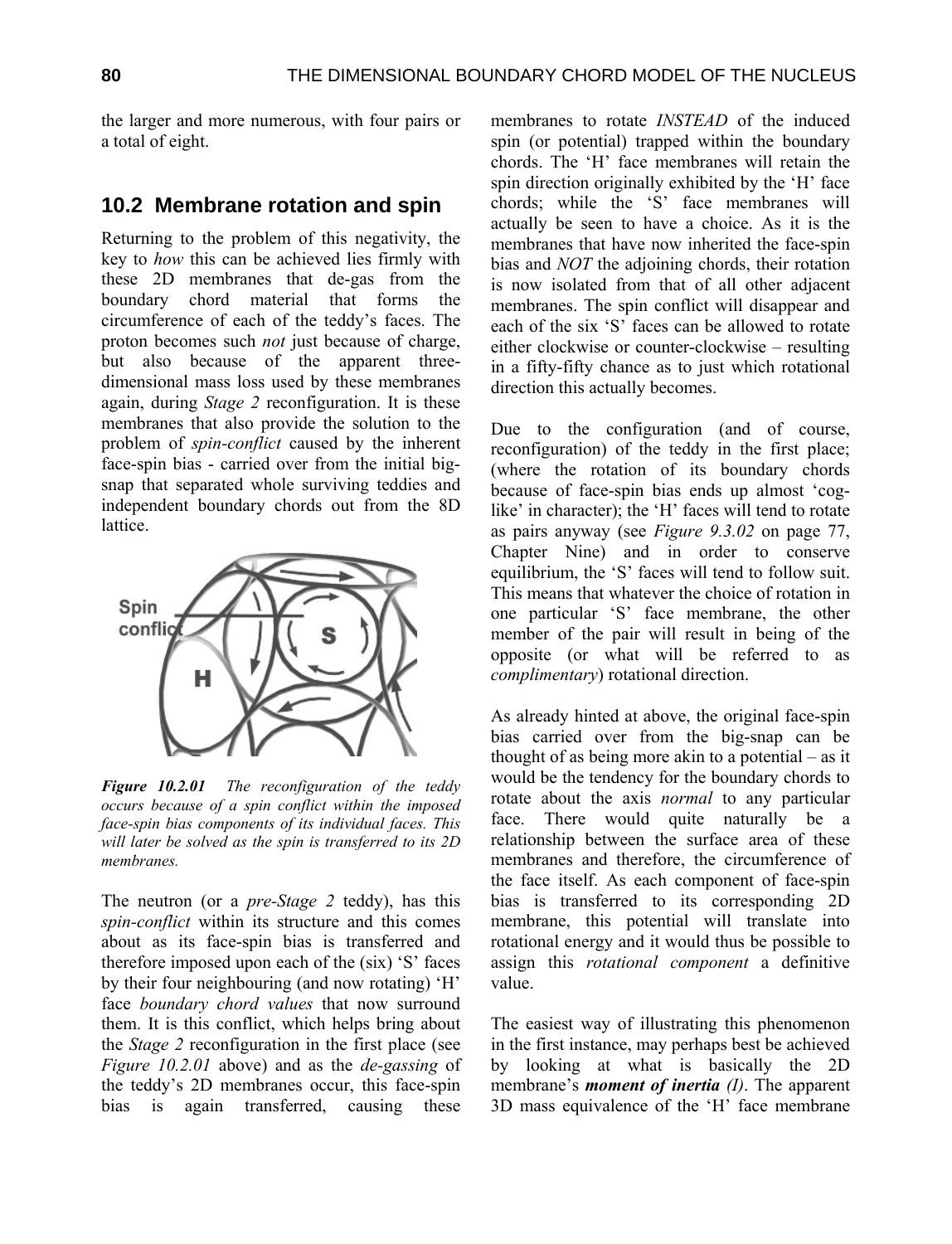#### THE CONCEPT OF CHARGE **81**

can be calculated from the resultant *Stage 1* dimensional boundary chord mass *(Mdbc)* and remembering from page 76 in Chapter Nine, the *area of influence* calculation where:

 *6 x Mdbc* 'H' face chord 3D mass equivalence  $=\frac{6.714}{10^3}$ or,

$$
6 \times \frac{2.325 \times 10^{-29} \text{ kg}}{10^3} = 1.395 \times 10^{-31} \text{ kg}
$$

where ' $10^3$ ' is the appropriate ' $1D$ ' conversion factor – which will be the same for both types of faces (see again Chapter Nine).

The above value becomes the 'H' face 2D membrane's *3D mass equivalence*. As these membranes can in this example, be considered simply as rotating disks contained within the circular boundary of its parent 'H' face, their *moment of inertia* can be gleaned from the conventional expression:

$$
I = \frac{1}{2}Mr^2
$$

where the radius of the 'H' face in this instance, has already been calculated at *8.660 x 10-15 cm*. Thus, the moment of inertia of each 'H' face 2D membrane becomes:

$$
\frac{1.395 \times 10^{-31} \text{ kg}}{2} \times (8.66 \times 10^{-17} \text{ m})^2
$$
  
Therefore,  $I^H = 5.23 \times 10^{-64} \text{ kg m}^2$ 

Similarly, the *moment of inertia* of the teddy's 'S' faces can also be calculated through similar methods, because the resultant masses of the 'S' face membranes are also known within this model. Therefore, (again referring back to Chapter Eight), the total *3D mass equivalence* of these particular 'S' face 2D membranes will have a value that equates to *circa 9.300 x 10-32 kg* together with a corresponding radius of *5.000 x 10-15 cm* (remembering that these are the smaller of the two types of membrane). In this instance, the 'S' face membrane *moment of inertia* will in turn be equivalent to:

$$
\frac{9.30 \times 10^{-32} \text{ kg}}{2} \times (5.00 \times 10^{-17} \text{ m})^2
$$

Therefore, for the 'S' face,

$$
I^S = 1.16 \times 10^{-64} \text{ kg m}^2
$$

It is 'rotational symmetry' that gives rise to angular momentum and its conservation - and it is the transfer of face-spin bias to the teddy's 2D membranes that results in an angular momentum about the membrane's centre of mass. This is all very well with a simple 'single' spin axis , but in this case - the angular momentum of a 'massive' particle like the teddy, will actually comprise four 'H' pair and three 'S' pair components. This means that the teddy (in reality) contains a total of seven *rotational groups* and each of these groups will occupy a specific axis location or *axis coordinate*, which will be the same as the teddy's constant motion axes – already defined in Chapter Nine.

Each *rotational group* therefore comprises two 2D membranes with complimentary-rotating components, which produce a paired system with a combined angular momentum. These may (but certainly not yet) be equivalent or comparable to the *Lie Algebra* of rotational groups<sup>1</sup> such as  $O(3)$ or  $SO(3)$  – but this work has a long way to go before such comparisons can be properly made. The resemblance of these 'paired' rotational components to *Pauli matrices* is also a possibility<sup>2</sup> and this too will be explored at a somewhat later date (help!).

Before the effects of this angular momentum can be discussed more fully, the rotational characteristics of these 2D membranes need to be examined in a little more detail. It is also possible that this rotational aspect of the teddy can be described as a *wave function* and the value of these components could be referred to as *spinors* or *spinorial objects*<sup>3</sup> and as such, the original face-spin bias of any particular 'H' face, must allow itself the ability of being described in terms of multiples of – or indeed divisibles of, a full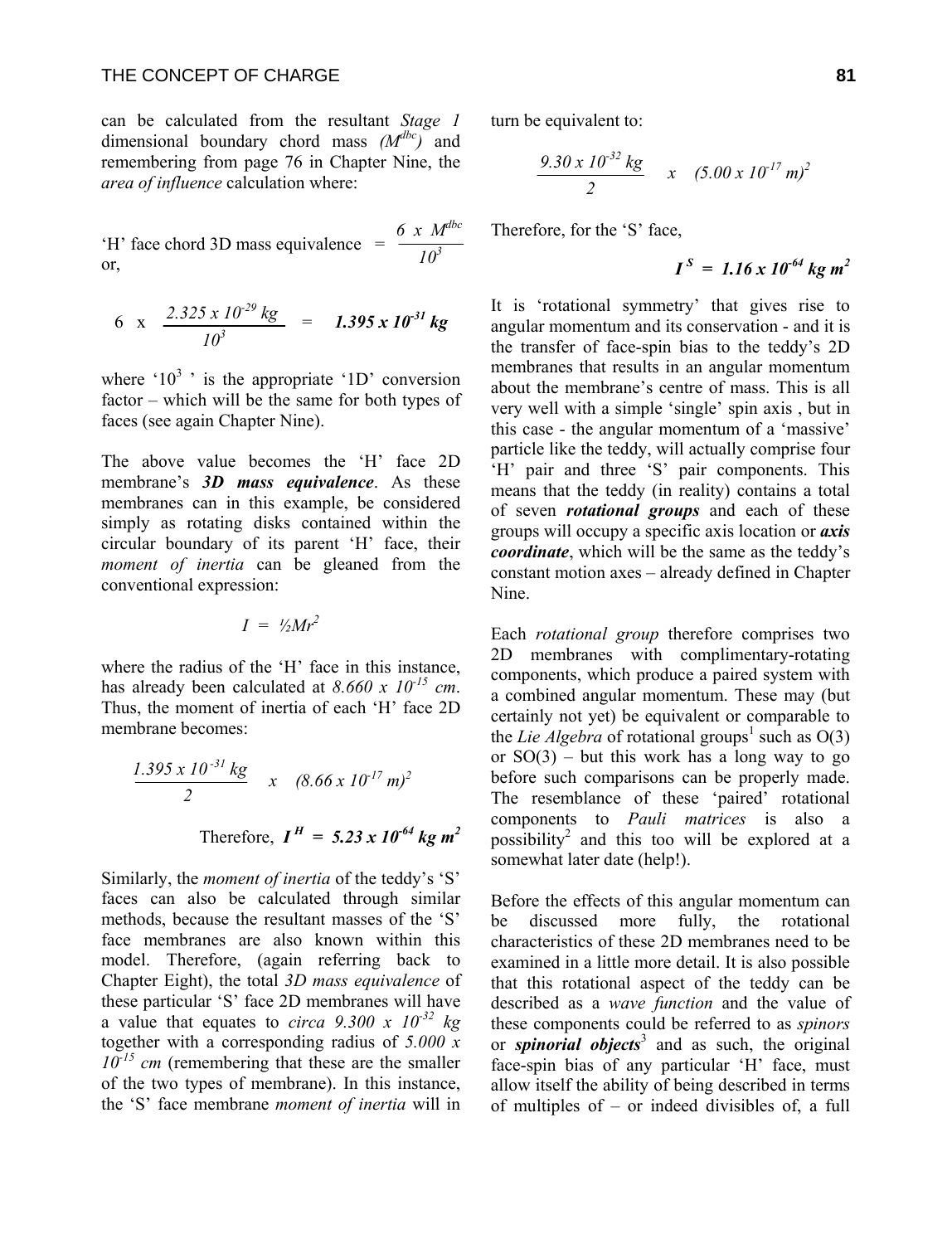360 $^{\circ}$  or  $2\pi$  rotation. In other words, and for the purpose of this exercise, it would be handy if these 2D membranes could be provided with a value that corresponds to their *angular velocity of rotation* (ω).

At this moment in time, such a value for the original face-spin bias component would be pure conjecture but this is not important for an understanding of just how this concept of charge may work within the body of the proton (or *Stage 2* reconfigured teddy). What *is* important, is the relationship that can be afforded these 'H' and 'S' face membranes in terms of the production of elemental charge. In this respect, this 'H' face membrane's *angular velocity of rotation* (ω) can be given any value one wishes for the time being as long at it can also be shown that the corresponding 'S' face membrane's own *angular velocity of rotation* bears a direct and calculable relationship to it.

Therefore, for this exercise – and considering the character of the 'H' face to begin with – the *angular velocity of rotation* (ω) of 'one-sixth' an 'H' face circumference (a single boundary chord), can be given the basic value of *1.047 rad. s-1* (based on an overall 'H' face rotation of  $2\pi$  or 6.283 rad.  $s<sup>-1</sup>$  divided by six); which will have the advantage of providing the simplest of approaches to this question of comparison. This will also allow the angular momentum *(L)* to be calculated for each of these 'H' face 2D membranes; where:

angular momentum 
$$
(L) = I\omega
$$
.

With a moment of inertia  $(I^H)$  already calculated on page 81 above as  $5.23 \times 10^{-64}$  kg  $m^2$  and an angular velocity of rotation ( $\omega$ ) of *1.047 rad.* s<sup>-1</sup>, the angular momentum (L) of each 'H' face 2D membrane becomes:

$$
5.23 \times 10^{-64} \text{ kg m}^2 \times 1.047 \text{ rad. s}^{-1}
$$

$$
L^H = 5.47 \times 10^{-65} \text{ kg m}^2 \text{ s}^{-1}
$$

As the teddy's boundary chords are split in two during *Stage 2* reconfiguration, part of the original angular momentum that was face-spin bias - would be transferred to the newly configured circular 'S' chords that now replace these (formerly) square faces. With its total of seven rotational groups, the teddy at this stage can be thought of as a tiny set of inter-locking 'cog-wheels' and the points of convergence *(POCs)* are the areas where these cogs mesh. Putting the spin-conflict to one side for the moment, the rotation of a larger 'H' face cog will directly influence the rotation of a smaller 'S' face cog and both must therefore exhibit *the same* linear speed at the *POC*. As linear speed is constant and is determined by the angular velocity multiplied by the radius, or:

$$
v = \omega r
$$

then for the 'H' face, this will equate to:

$$
v = 1.047 \, rad. \, s^{-1} \, x \, 8.66 \, x \, 10^{-17} \, m.
$$

So therefore, in this particular exercise:

$$
v^H = 9.06 \times 10^{-18} \, m \, s^{-1}
$$

Similarly - the same can be said for the 'S' face and assuming the same linear speed at the POC, one will need to define its angular velocity in terms of that of the 'H' face so:

$$
\frac{v}{r} = \omega \text{ or } \frac{9.06 \times 10^{-17} m s^{-1}}{5.00 \times 10^{-17} m} = 1.81 s^{-1}
$$

The angular velocity (w) of the 'S' face thus becomes 1.81 rad.  $s^1$  as a consequence of having the same linear speed as that of the 'H' face (measured at the mutual POC) and the angular momentum of the 'S' face 2D membrane can now be calculated in a similar way - and this in turn will equate to:

I<sub>0</sub>, or 
$$
1.16 \times 10^{-64}
$$
 kg m<sup>2</sup> x 1.81 rad. s<sup>-1</sup>

and therefore:

$$
L^S = 2.10 \times 10^{-65} \text{ kg m}^2 \text{ s}^{-1}
$$

The apparent difference in rotational speed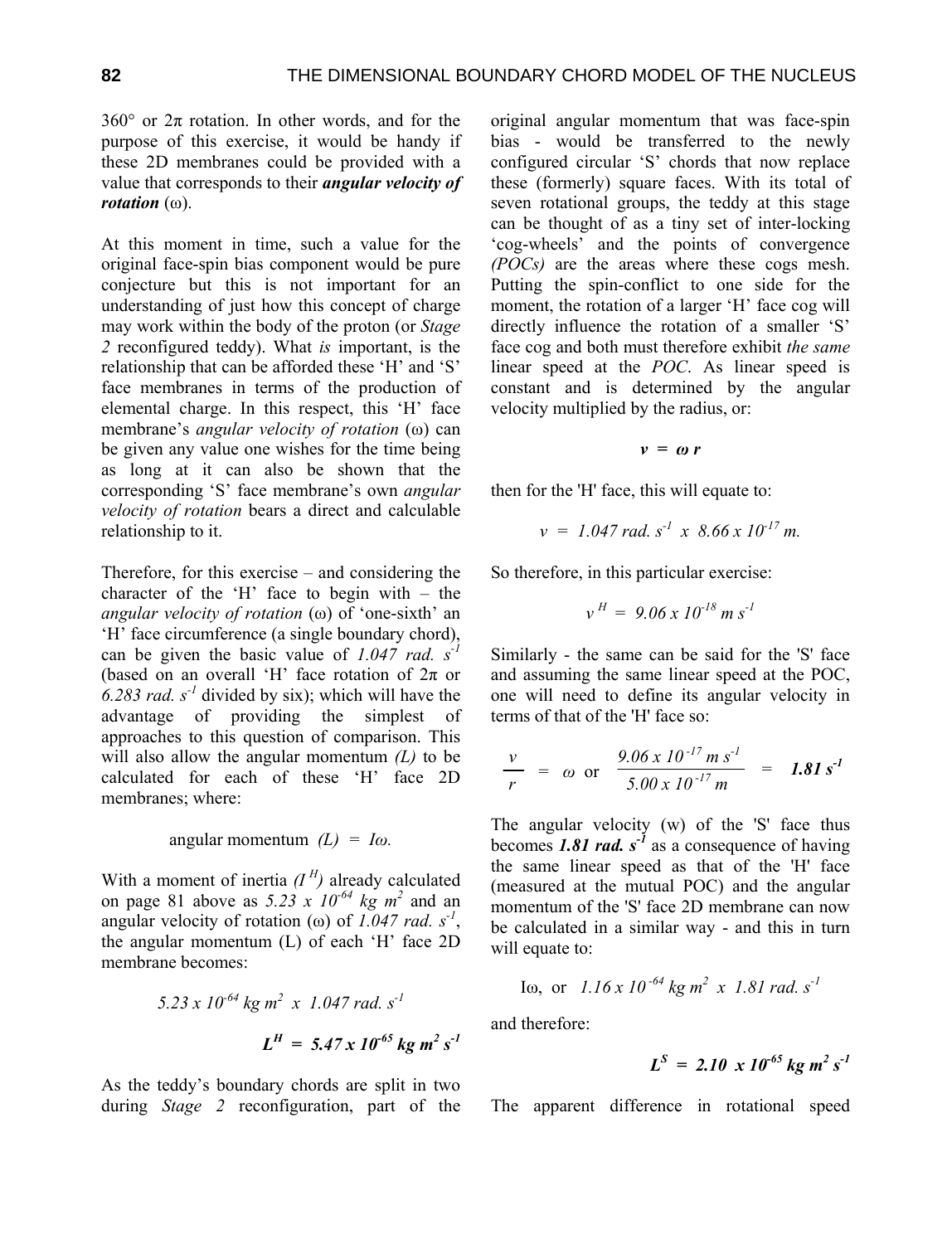between the 'H' face membrane and the 'S' face membrane at the POC can now be compared thus:

$$
'H' = 1.04 \text{ rad. } s^2 x \ 6 = 2\pi \text{ and,}
$$
  

$$
'S' = 1.81 \text{ rad. } s^2 x \ 6 = 1.74 \text{ x } 2\pi = 3.48\pi
$$

This will also give an estimated figure for the total original angular momentum of the teddy that would have been carried over from the big-snap as face-spin bias and within this particular exercise, this will amount to:

total 'H' face (
$$
L^H
$$
) = 5.47 x 10<sup>-65</sup> kg m<sup>2</sup> s<sup>-1</sup> x 8,

plus:

total 'S' face (
$$
L^S
$$
) = 2.10 x 10<sup>-65</sup> kg m<sup>2</sup> s<sup>-1</sup> x 6

and this gives an original (hypothetical) angular momentum of:

$$
L^0 = 5.63 \times 10^{-64} \text{ kg m}^2 \text{ s}^{-1}
$$

This is of course, all based on the assumption that the original *angular velocity of rotation* for the 'H' face membrane can be given a value of  $2\pi$  (or a rotation of *6.283 rad. s-1*).

#### **10.3 Achieving negativity**

The difference between the two angular velocities of rotation  $(\omega)$  of the 'H' and 'S' face membranes, can be used to provide a visual representation of these characteristics and this has been included as *Figure 10.3.01* in the following column.

A direct comparison of the two linear speeds will show that any particular point on the circumference of the 'S' face membrane, will cover *1.74* times the distance of a comparable point on the circumference of the 'H' face membrane in the same unit of time, because:

$$
\frac{\omega^{\rm S}}{\omega^{\rm H}} = \frac{1.81 \text{ radians } s^{-1}}{1.04 \text{ radians } s^{-1}} = 1.74
$$

This ratio will not change, regardless of the value applied to one or other of the membranes and this also helps when considering the possibility that these membranes may act like spinorial objects.



*Figure 10.3.01 A graphic comparison between the angular velocity of the 'S' face and 'H' face 2D membranes.* 

 The intriguing thing about these abstract entities is of course, their ability to change their sign from positive to negative when they undergo a complete rotation (through  $2\pi$ ). There may also be a vague theoretical connection between spinors and this model's 2D membranes in terms of their *quaternion axes* which in the case of this spinorial function, would seem to increase from two, to four dimensions (and not from two to *three* as one might expect). A spinor would also seem to require a 'real-time' attachment to some fixed object (for it to work) and in the case of these membranes, this may be provided by their origin as two-dimensional condensate from threedimensional boundary chords. One is therefore presented then, with a two-dimensional object, rotating in four-dimensional space - but attached to a three-dimensional object (this being the membrane's parent boundary chords around its circumference).

The *angular velocity ratio* defined above, actually becomes perfectly suitable for describing the function of this 'H' and 'S' face difference in terms of spinors. If a (base)  $2π$  rotation - such as that of the 'H' face 2D membrane - produces a positive value, a comparable measure of rotation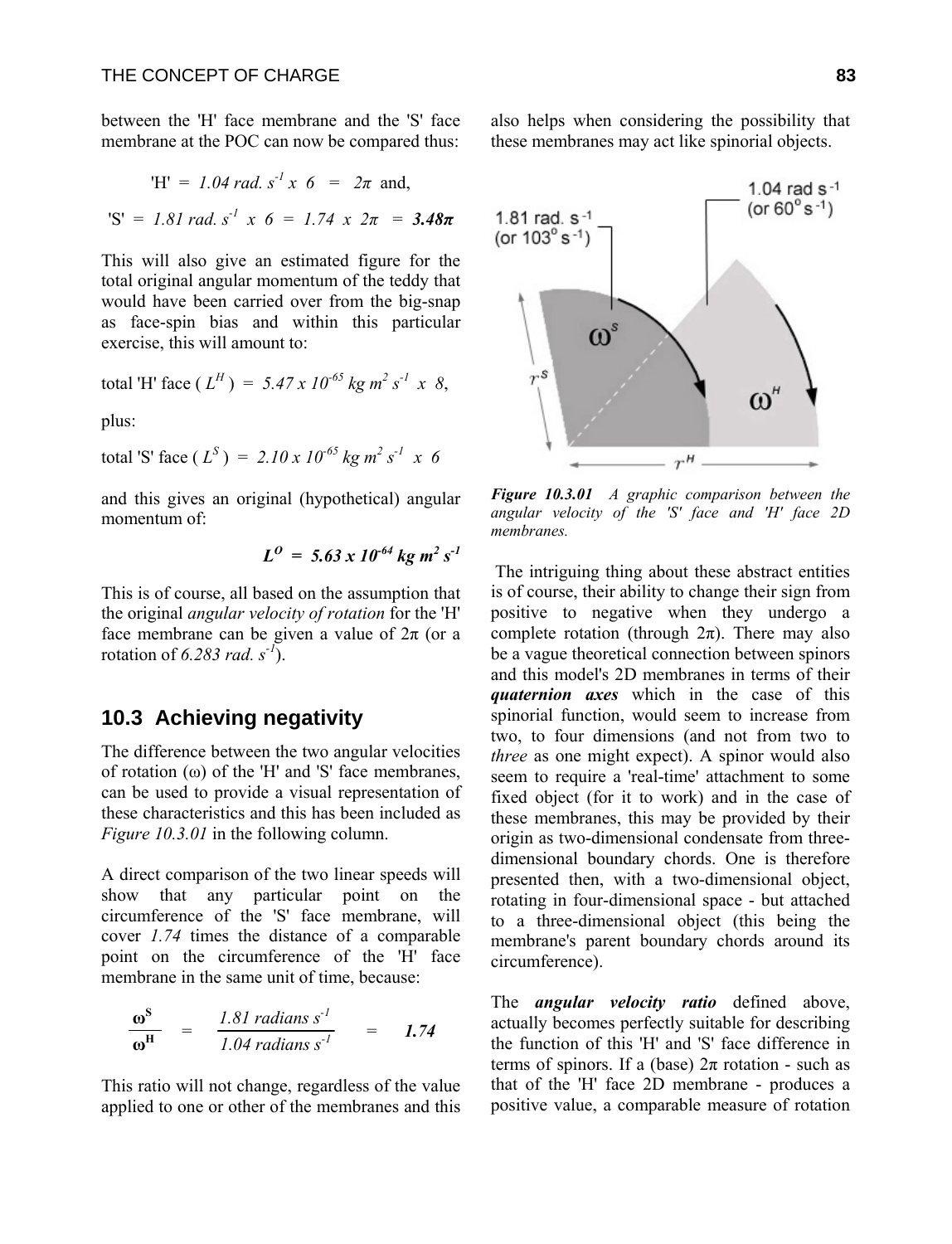for the 'S' face membrane (during the same period of time); will produce a *negative* value, because the speed of rotation must be *1.74* times greater. The sign change however, is only supposed to occur in (complete) multiples of  $2\pi$ , but in this case, the 'S' face membrane will actually result in a comparable rotation of  $2\pi$  x 1.74, which amounts to circa  $3.5\pi$  in this exercise.

This may seem like a strange value for the rotational characteristics of these 'S' face membranes and this would be true if not for something that has been noticed while playing about with the implications of these spinors. Suffice to say that for the moment, this value seems to be acceptable in the sense that it actually seems to work fine. This will be explored further in what will be called the spinor's *zone of tolerance* in a later chapter.

The very fact that these rotational groups seem to behave like spinorial objects, will have important consequences when the subject of proton-proton bonding is discussed also in a later chapter. For the time being, these 'S' face membranes, with a rotation of just under  $4\pi$  would seem to be 'teetering on the edge' so to speak - and one could imagine an input of energy being introduced that would push these components once again into an area of *positive value* - relatively easily. This too, will have consequences during the bonding process that will ultimately provide the first elements proper within this 3D/4D universe.

Returning to the question of charge itself, the surface areas of the (now) circular 'H' and 'S' faces can be provided with the (approximate) values:

$$
2.356 \times 10^{-28} \text{ cm}^2 \text{ (H)} \text{ and}
$$

$$
7.854 \times 10^{-29} \text{ cm}^2 \text{ (S)}
$$

which each relate to a radius of

$$
8.660 \times 10^{-15}
$$
 cm (H) and  $5.000 \times 10^{-15}$  cm (S)

respectively - and the physical relationship between face size, actually corresponds quite closely to the difference in rotational speed.

### **10.4 Calculation of charge**

The *area of influence* (∆) however (from which these surface areas are derived), has been shown to have a direct bearing on the calculation of angular momentum and thus rotation. It is this action of rotation of the 2D membranes *against* the face's specific boundary chords, that would in this model, seem to produces the teddy's (or now technically the proton's) element of charge and because of the conservation of angular momentum, the faster spin of the 'S' face membranes - produce *negative* charge because of the spinorial implications.

The elemental charge - or the unit of charge produced by a single proton, would in this model, now seem to be provided by a total of *seven* distinct components - or seven distinct *rotational groups*. This becomes another one of this model's somewhat bold statements, in that the position of the quark within the scheme of things now becomes redundant.

These integral groups would correspond to the 'H' face pairs *(4No.)* and the 'S' face pairs *(3No.)* mentioned earlier - and the rotation of each of these components would need to produce its own specific (coulomb) value thus:

| 'H' pair component $(1)$ |     | $+$ 5.340 x 10 <sup>-20</sup> C |
|--------------------------|-----|---------------------------------|
| 'S' pair component $(1)$ | $=$ | $-1.780 \times 10^{-19} C$      |

As explored in Chapter Nine, these values would seem to have a direct relationship to the *surface areas* of each of the faces (the 'H' pair component is three times greater than that for the 'S') *and* this relationship also extends to their *spin ratios*. These ratios and the 'S' and 'H' charge values indicated above - are all proportional to each other and there *IS* a common relationship that would seem to link the two together. This is best illustrated by dividing each of the above coulomb values by two - in order to arrive at a charge component that can be applied to *each* individual face - and this results in a *single face* coulomb value of:

```
2.670 x 10<sup>-20</sup> C (H) and 8.900 x 10<sup>-21</sup> C (S)
```